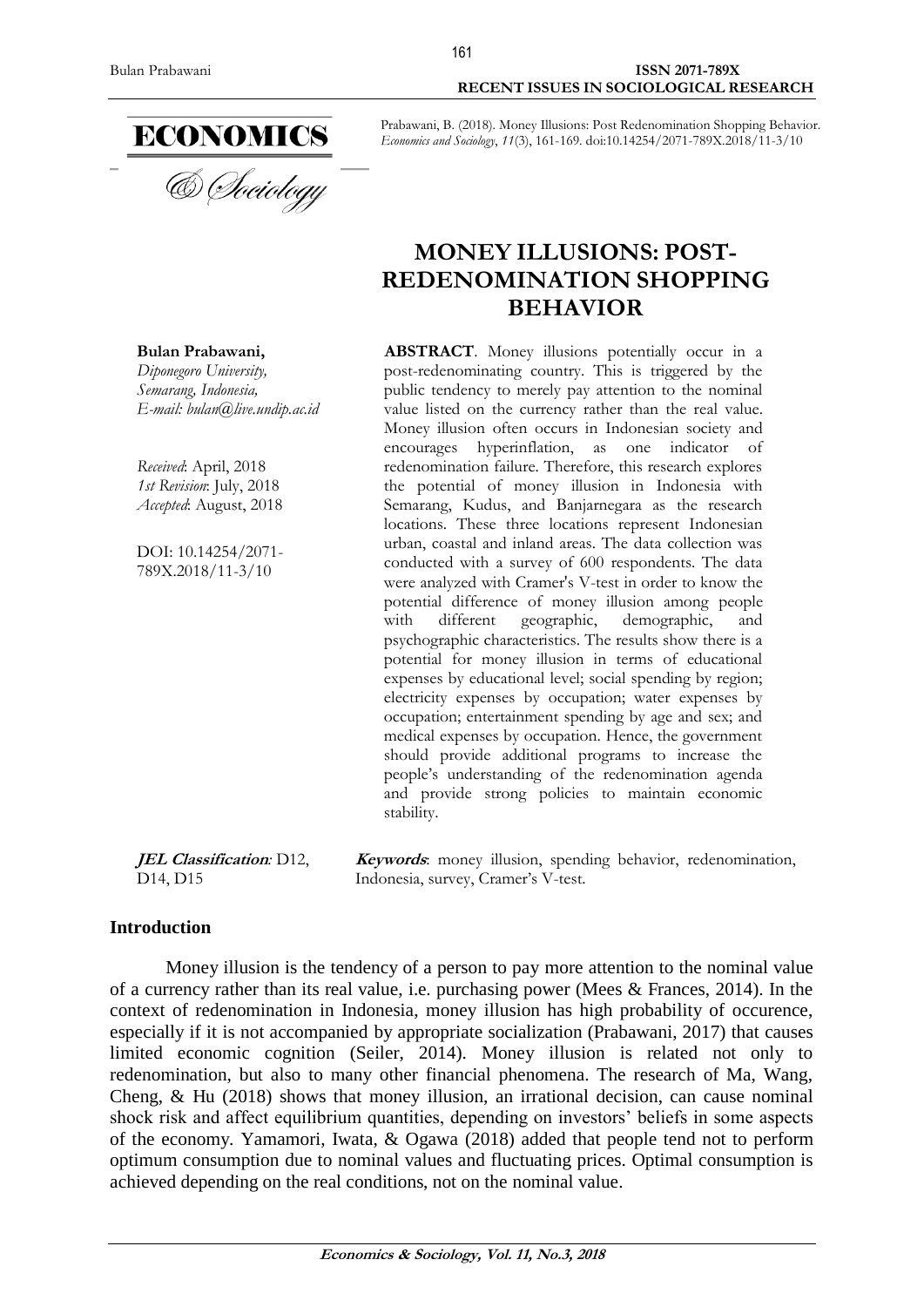|                 | 162                                           |
|-----------------|-----------------------------------------------|
| Bulan Prabawani | <b>ISSN 2071-789X</b>                         |
|                 | <b>RECENT ISSUES IN SOCIOLOGICAL RESEARCH</b> |

In Indonesia, the phenomenon of money illusion requires serious attention from the Government because its presence at the times of post redenomination threatens with the occurrence of hyperinflation (Mosley, 2005) as it happened in Ghana and Zimbabwe (Dzokoto, Mensah, Twum-Asante, & Opare-Henaku, 2010). The inflation rate in Ghana before redenomination was 10.7% and increased to 20% after redenomination (Dzokoto, Mensah, et al., 2010). Dzokoto et al. (2010)indicated that hyperinflation was due to the increasing prices for goods and services, as well as changes in spending behavior (economic factors) and social activities (social factors).

Seiler (2014) states the potential of money illusion can be reduced by conducting an adequate economic analysis. A strong policy is needed to overcome the housing bubble, especially when compared to other monetary instruments such as low interest rate and even inflation reduction (Bernanke, 2010; Brunnermeier & Julliard, 2007). In this case, households' and individual behavior becomes an important factor in estimating the impact of redenomination. Households are indeed the smallest economic entities in a community, however, their impact on the macroeconomy is significant.

Improper perceptions of the economy, growth, and risk of assets are able to change people's consumption patterns (Miao & Xie, 2013). A study by Purwana, Warokka, and Buchdadi (2012) on the lower middle class in Jakarta found that family habits in managing monthly fees play an important role in increasing the influence of money illusion, especially on urban communities. Money illusion plays a big role with the potential to disrupt the economy (Bernanke, 2010; Brunnermeier & Julliard, 2007).

Seiler (2014) shows that money illusion can be reduced if the individual thinks economically in deciding to buy a good or a service. This study explores the potential of money illusion in the behavior of household expenditure based on various individual characteristics in terms of geographic, demographic, and psychographic aspects. Hence, this research predicts that the potential for money illusion exists in the socioeconomic conditions of Indonesian people with different backgrounds. This study has also made an attempt to predict the socioeconomic groups that would be mostly likely to experience money illusion.

# **1. Literature review**

There are a number of previous studies that explore money illusions in different countries using various theories and approaches. In China and the US, Mees & Franses (2014) used Non-parametric Pearson Chi-square tests with two-sided p-values to examine the difference in money illusions between students and Alibaba workers. As a result, there is no significant difference between money illusions in either country. This study also found that the people's consumption patterns that encourage money illusion are not only economic considerations, but also happiness, morality, and job satisfaction. Using the proxy of job satisfaction, the research of Boes (2007) in Germany found that, on the contrary, money illusion can be avoided by increasing proportional income from year to year, thus affecting individual satisfaction. The interesting thing is that people in the US are more likely to experience money illusion because they are more prosperous, so they experience more illusions of happiness (Akerlof, G.A. and R.J. Shiller, 2009 in Mees & Frances, 2014). There is also an argument that money illusion can be driven by animal spirit and moral hazards in which humans can act irrationally and inefficiently (Marinescu, 2012)

Dissimilar to the study by Mees & Frances (2014) that only involves young people, a research by Seiler (2014) tests money illusion on the household sector. The study involved 1865 experiment questionnaires that were distributed throughout the US. The data were analyzed using Levine statistics to make appropriate assumptions about the homogeneity of variations before using t-tests for independent samples. The study found that money illusion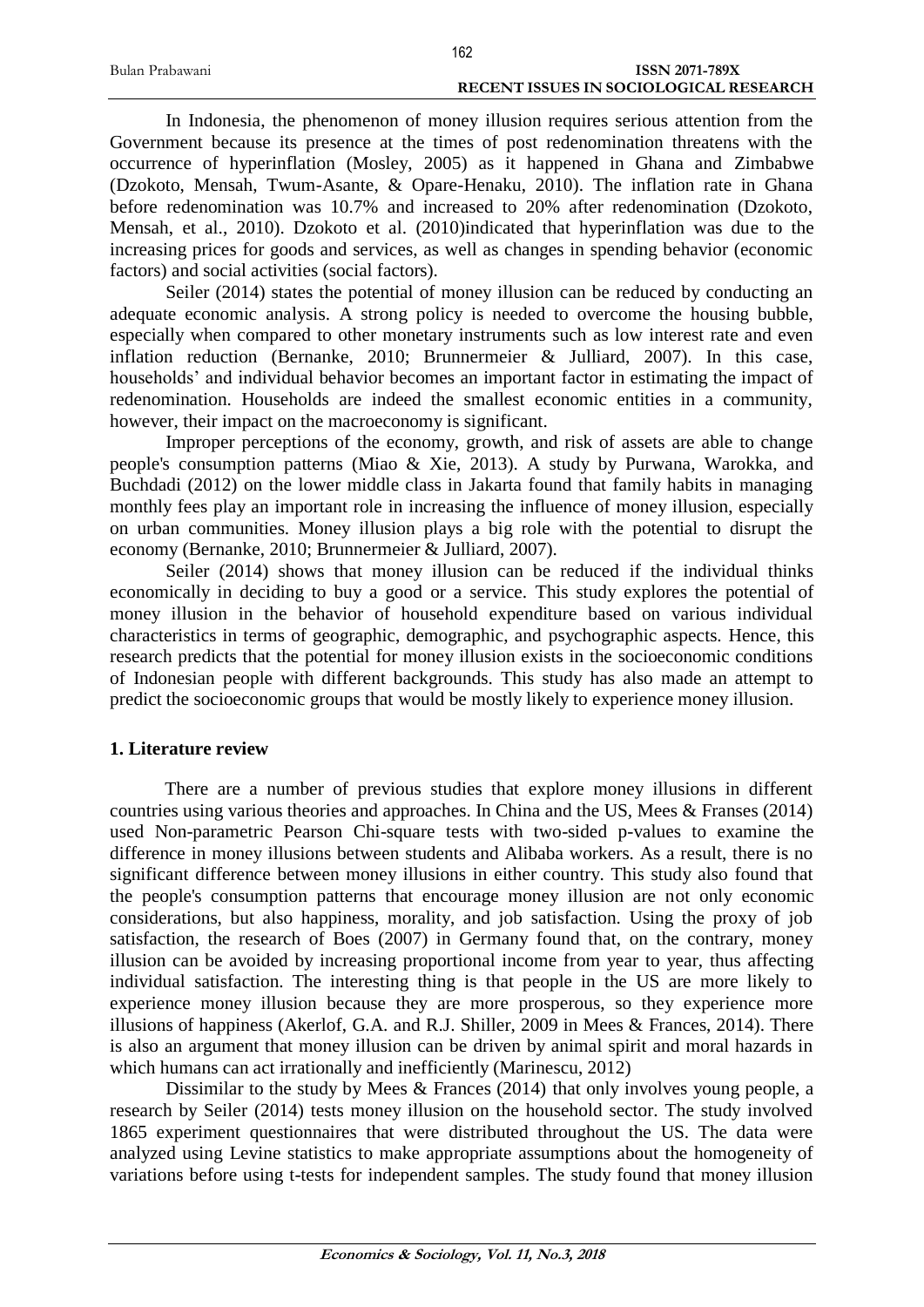|                 | 163                                           |
|-----------------|-----------------------------------------------|
| Bulan Prabawani | <b>ISSN 2071-789X</b>                         |
|                 | <b>RECENT ISSUES IN SOCIOLOGICAL RESEARCH</b> |

affects the potential desire to buy a house even when the price is beyond the buyer's financial ability; this is driven by the economic considerations in which property prices experience an increase, thus becoming an inevitable need.

Concerning the stock market, Svedsäter, Gamble, and Gärling (2007) conducted three experiments. The first experiment discussed the expectations of changes in share prices, the second experiment discussed the representation of share value in euros and Swedish crowns, and the third experiment discussed the effects on trading splits and reverse splits. The first and second experiments were tested using regression analysis, while the third experiment was tested with the analysis of variance (ANOVA) and t-tests. Experiments 1 and 2 indicate that money illusion affects stock price estimates; the market becomes more dynamic after the stock split, where the value of the stock did not change, but the nominal value decreased. The results of experiment 3 were not in accordance with the impact of money illusion where traders experienced problems in adjusting money illusion or compression effect.

In Indonesia, money illusion cannot be avoided. A survey research in Jakarta, the capital city, found that among middle-lower society in urban areas with high education and an understanding of the concept of time value of money (TVM) even experienced money illusion. High spending especially happened in secondary need consumption (Purwana et al., 2012). In contrast, money illusion in Ghana is avoidable when there is adequate public education (Dzokoto, Young, & Mensah, 2010), similar to the case in Indonesia in the context of redenomination (Prabawani, Musfirowati, & Riandhita, 2018).

In a redenomination context, people would tend to be more careful in spending larger denominations rather than smaller ones. Psychologically, people have higher spending control with larger denominations (Raghubir & Srivastava, 2009). Thus, redenomination that makes the nominal value smaller, irrespective of the real value, has the potential to encourage money illusion. In Indonesia and Ghana, redenomination can strengthen the exchange rate and reveal real economic conditions, but it also has the potential to stimulate rush and hyperinflation if it is not accompanied by adequate socialization (Dzokoto, Young, et al., 2010; Prabawani, 2017; Prabawani et al., 2018). The money illusion phenomenon would weaken the theory that humans economically behave rationally, even though such behavior may only be temporary. Individuals will act rationally after understanding the economic context. (Fehr & Tyran, 2007)

Previous research related to money illusion was done in the US, China (Mees & Frances, 2014; Seiler, 2014), Ghana (Dzokoto, Mensah, et al., 2010), Germany (Boes et al., 2007), and Indonesia (Prabawani, 2017; Prabawani et al., 2018). Research focused on various kinds of consumers; some involved only young people (Seiler, 2014) while others focused on middle lower urban communities (Purwana et al., 2012), students and workers (Boes et al., 2007; Mees & Frances, 2014), and entrepreneurs (Prabawani, 2017; Prabawani & Prihatini, 2014). In addition, one previous study focused on a normal economic condition; specifically considering inflation and mortgage costs (Brunnermeier & Julliard, 2007). Studies focusing on redenomination have become a discourse in Indonesia in recent years and involve people from a variety of geographic and demographic backgrounds.

This study predicts that money illusion does not only occur in developing countries with low socioeconomic status, but also in developed countries. Money illusion is driven by rational and irrational factors. The rational factors that encourage money illusion include products of basic needs such as food and shelter, whereas irrational factors are happiness and morality, and job satisfaction. Product types that have the potential to irrationally promote money illusion are products that are not among the basic needs, specifically secondary and tertiary products including stock prices. Conversely, products that incur rational money illusion are products of basic needs, such as housing.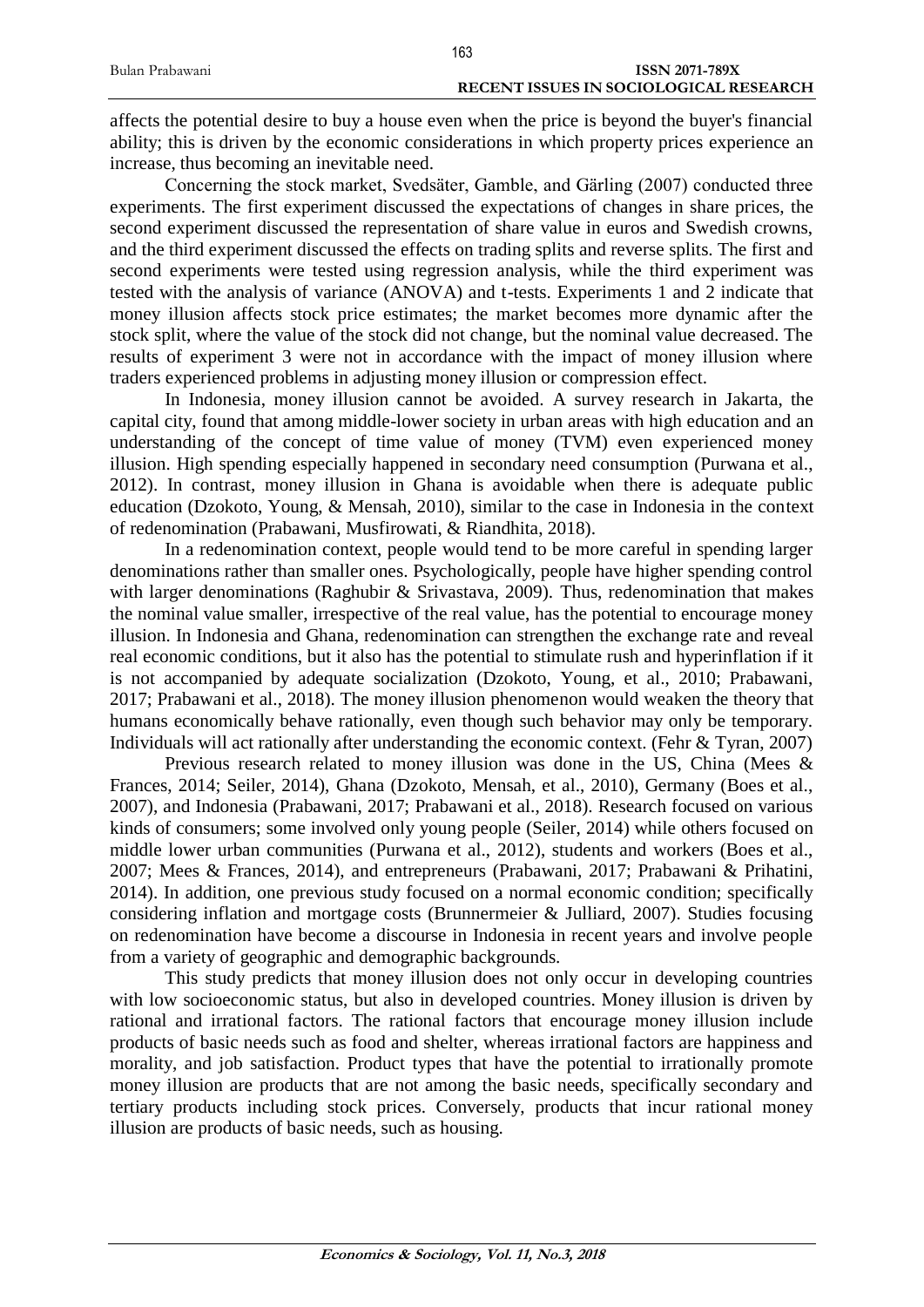|                 | 164                                           |
|-----------------|-----------------------------------------------|
| Bulan Prabawani | <b>ISSN 2071-789X</b>                         |
|                 | <b>RECENT ISSUES IN SOCIOLOGICAL RESEARCH</b> |

#### **2. Methodological approach**

This is a survey-based descriptive research which was conducted in Semarang, Kudus, and Banjarnegara, Central Java. These three areas are representative of Indonesian society in urban, rural, coastal, and inland areas. Semarang is the capital city of Central Java with the characteristics of urban communities. This city is an industrial city in the coastal area. Kudus is also in the coastal area, but this region is a representation of rural communities, even though with a geographical distance that is relatively close to the capital city. Thus, people in Kudus work both in the industrial and agricultural sectors. Banjarnegara is an inland and rural area. This region is far from the capital city with the majority of people working in the agricultural sector.

The total number of respondents was 600 people; 200 each from Semarang, Kudus, and Banjarnegara. Not all of the respondents responded and gave answers to the prediction of changes in consumption patterns of post redenomination. The majority of respondents who did not give an answer stated that they did not know or could not predict the possibility of future prices. Therefore, respondents who did not provide answers were excluded from the analysis. Here is the valid number of respondents involved in each consumption pattern analysis:

Table 1 Respondent numbers

| <b>Respondent</b> | Food | <b>Education</b> | <b>Social</b> | <b>Clothing</b> | Electricity | Water | Leisure | <b>Medicine</b> |
|-------------------|------|------------------|---------------|-----------------|-------------|-------|---------|-----------------|
| Number            | 590  |                  | 421           | 333             | 423         |       |         | 235             |
| Response<br>rate  | 98%  | 52%              | 70%           | 56%             | 71%         | 39%   | 55%     | 39%             |

Source: *own compilation*

The survey was conducted by convenience sampling. The respondents were the decision makers for household consumption. Thus, the respondent was the father or mother, or the adult child. In total, respondents represent a variety of geographic, demographic, and socio-economic backgrounds as follows:

Tabel 2 The number and percentage of respondent characteristics

| <b>Characteristics</b> | <b>Number</b>         | Percentage |
|------------------------|-----------------------|------------|
|                        | <b>Sex</b>            |            |
| a. Male                | 319                   | 53,2       |
| b. Female              | 281                   | 46,8       |
|                        | Age                   |            |
| a. $<$ 21 year         | 46                    | 7,7        |
| b. 21 - 30 year        | 175                   | 29,2       |
| c. 31 - 40 year        | 166                   | 27,7       |
| d. 41 - 50 year        | 106                   | 17,7       |
| e. 51 - 60 year        | 88                    | 14,7       |
| f. $>60$ year          | 19                    | 3,2        |
|                        | <b>Family status</b>  |            |
| Children               | 165                   | 27,5       |
| Father                 | 247                   | 41,2       |
| Mother                 | 188                   | 31,3       |
|                        | <b>Marital status</b> |            |
| Married                | 433                   | 72,2       |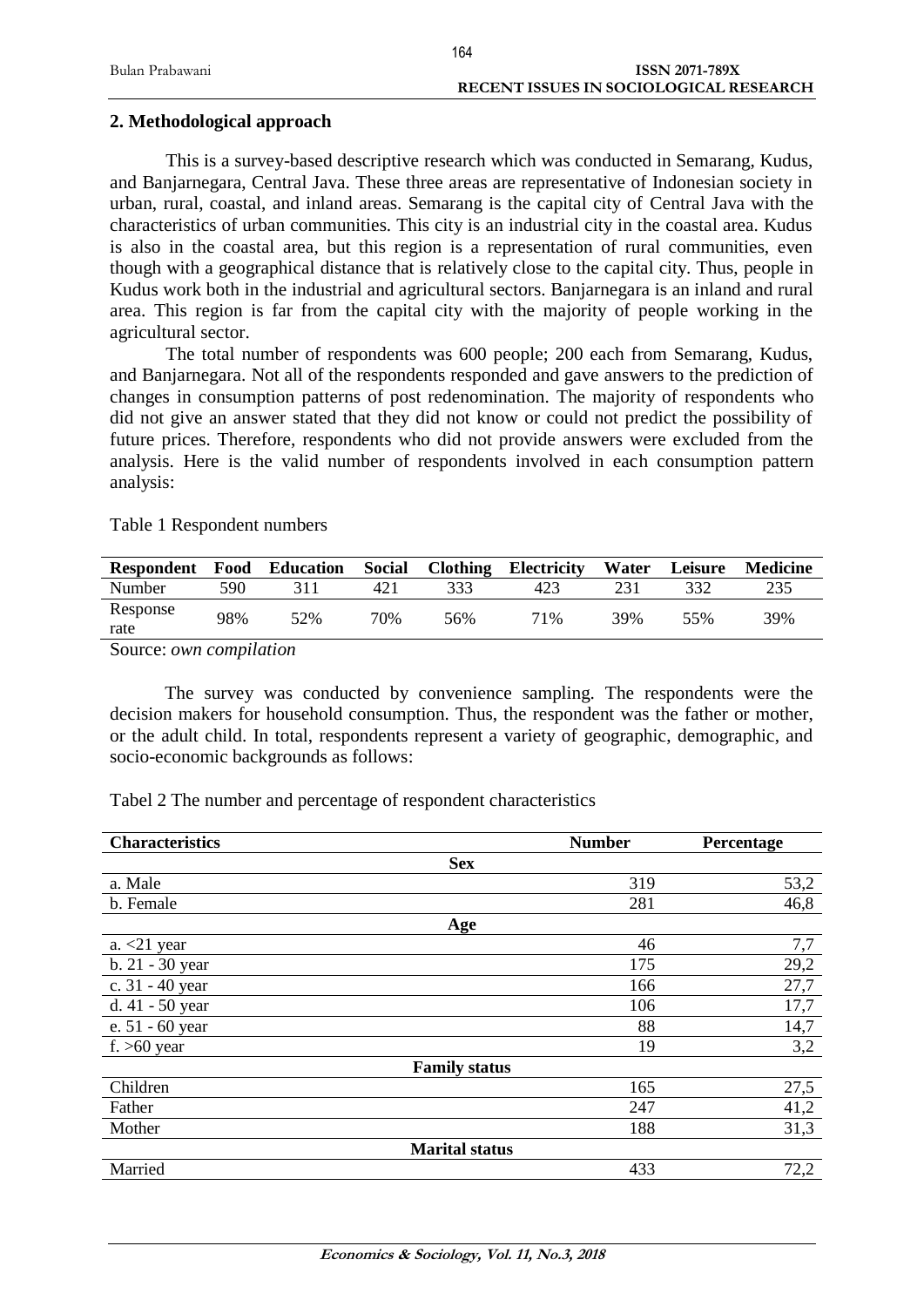| Bulan Prabawani |
|-----------------|
|-----------------|

**ISSN 2071-789X** 

|                                   | RECENT ISSUES IN SOCIOLOGICAL RESEARCH |      |
|-----------------------------------|----------------------------------------|------|
| Not married                       | 167                                    | 27,8 |
|                                   | <b>Expenditure/month</b>               |      |
| a. $\leq$ Rp2,5 million           | 336                                    | 56,0 |
| $b. >Rp2.5 -Rp5$ million          | 198                                    | 33,0 |
| $c. >Rp5$ - Rp7.5 million         | 33                                     | 5,5  |
| $d. >Rp7.5 -Rp10$ million         | 16                                     | 2,7  |
| e. $>$ Rp10 million               | 17                                     | 2,8  |
|                                   | <b>Dependents</b>                      |      |
| $a. 0 - 3$ people                 | 547                                    | 91,2 |
| $b.4 - 6$ people                  | 51                                     | 8,5  |
| c. $7 - 9$ people                 | $\overline{2}$                         | 0,3  |
|                                   | <b>Education</b>                       |      |
| a. No education/Elementary school | 43                                     | 7,2  |
| b. Primary school                 | 81                                     | 13,5 |
| c. Senior high school             | 280                                    | 46,7 |
| d. Bachelor/S1                    | 177                                    | 29,5 |
| e. Postgraduate S2/S3             | 19                                     | 3,2  |

Source: *own compilation*

The response rate for consumption of pre and post redenomination was high for food, social, and electricity spendings, but low for education, clothing, water, leisure, and medicine consumptions. The low response rate was because people found it difficult to predict post redenomination consumption. Moreover, clothing, water, leisure, and medicine are not the main needs of the community.

The data was analyzed using Cramer's V-test (Pallant, 2007) in order to determine the potential difference of money illusion for people of different geographic and demographic characteristics. In addition, magnitude effect size was used to measure the influence of respondents' characteristics to money illusion. The geographic character of each respondent is indicated by the domicile indicator. The demographic characteristics of the respondents include age, gender, family position, education, job, spending level, marital status, and also number of dependents.

### **3. Conducting research and the results**

This study explores the potential for money illusion by domicile, age, sex, position in the family, education, position, average expenditure, and the number of family dependents. This is intended to classify the level of public understanding of redenomination in certain segments.



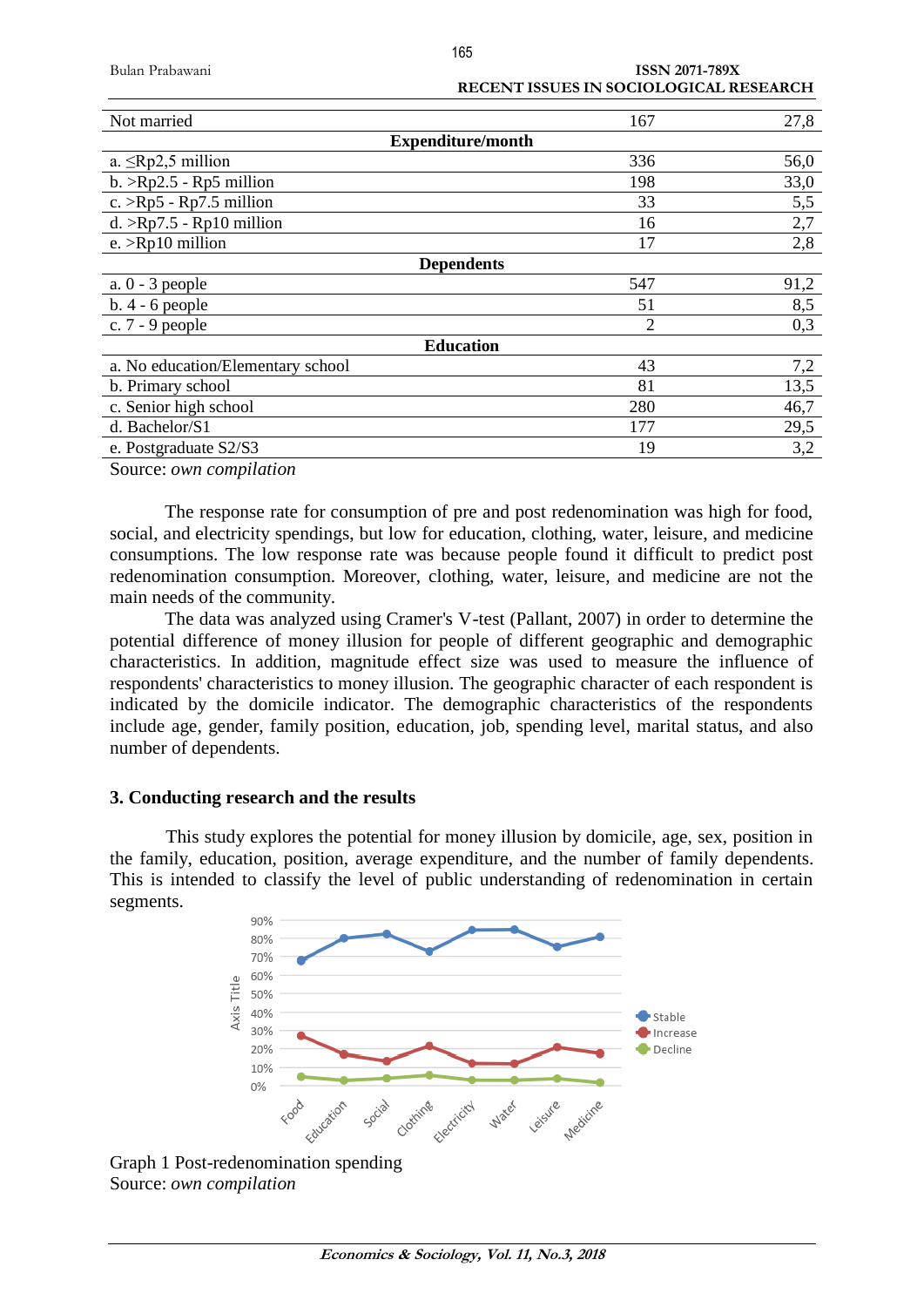|                 | 166                                           |
|-----------------|-----------------------------------------------|
| Bulan Prabawani | <b>ISSN 2071-789X</b>                         |
|                 | <b>RECENT ISSUES IN SOCIOLOGICAL RESEARCH</b> |

Graph 1 shows that the majority of people predicted there would be no significant change in food, education, social expenditures, clothing, electricity and water, leisure, and medical spending. In contrast, very few predict that their consumption patterns would decrease or result in less spending. The increase in public spending is predicted to occur primarily in the consumption of food, clothing, and leisure activities, but this has not shown the potential for money illusion post redenomination.

Using Cramer's V-test, this study obtained statistical calculation results as follow:

| <b>Characters</b>                  | Food  | Edu      | Social   | <b>Clothing</b> | <b>Electricity</b> | Water    | Leisure  | <b>Medicine</b> |
|------------------------------------|-------|----------|----------|-----------------|--------------------|----------|----------|-----------------|
| a. Domicile                        | 0,073 | 0,094    | $0,144*$ | 0,113           | 0,033              | 0,083    | 0,066    | 0,119           |
| b. Age                             | 0,119 | 0,118    | 0,127    | 0,149           | 0,179              | 0,190    | $0,168*$ | 0,153           |
| c. Gender                          | 0,038 | 0,021    | 0,055    | 0,062           | 0,105              | 0,125    | $0,153*$ | 0,084           |
| d. Family<br>position              | 0,062 | 0,057    | 0,092    | 0,058           | 0.084              | 0,136    | 0,109    | 0,097           |
| e. Education                       | 0,061 | $0,158*$ | 0,078    | 0,096           | 0,125              | 0,181    | 0,140    | 0,130           |
| f. Job                             | 0,131 | 0,156    | 0,139    | 0,168           | $0,197*$           | $0,266*$ | 0,200    | $0,260*$        |
| g. Spending level                  | 0,075 | 0,094    | 0,084    | 0,068           | 0,094              | 0,148    | 0,097    | 0,123           |
| h. Marital status                  | 0,051 | 0,063    | 0,078    | 0,097           | 0,073              | 0,120    | 0,075    | 0,056           |
| <i>i</i> . Number of<br>Dependents | 0,055 | 0,116    | 0,068    | 0,031           | 0,073              | 0,100    | 0,078    | 0,062           |

Table 3 Cramer's V-test significance

 $*$ sig 0,05

Source: *own compilation*

The Table 3 shows that geographically, there is only the potential for money illusion in social spending. The crosstab data (not shown in this paper) reveal that the people of Semarang and Banjarnegara tend to issue higher social spending than the people of Kudus. However, there are no significant differences in socio-economic characteristics among the three regions. Although the Semarang community is an urban community, it does not make the people in this city more generous or vice versa.

Demographically, there is money illusion in leisure spending at certain ages and genders. People, especially those aged 31-40 years, would spend more money on entertainment. Likewise, the male respondents would tend to spend more money postredenomination. This indicates an irrational decision on economic consumption for tertiary products. Money illusion also potentially occurs in educational expenditure in communities with different levels of education. Those who do not go to school and have only an elementary education have a greater potential for money illusion than those with higher levels of education.

Job type is a control variable that is important in predicting money illusion. People who work as Farmers, Pensioners, and who are employed in Lower Management are more likely to experience money illusion. They would spend more money on electricity, water, and medicine post redenomination. Pensioners even rate that the cost of medication would be higher. The same opinion is delivered by the people who work as Housewives and in Lower Management positions. Using the approaches of Mees & Frances (2014) and Boes (2007), the existence of spending based on the type of work on the consumption of electricity, water, and medicine, three basic needs, indicate that the society did not experience job satisfaction.

Furthermore, the influence of geographic and demographic control variables on spending behavior was tested statistically by using effect size. The result is as follows: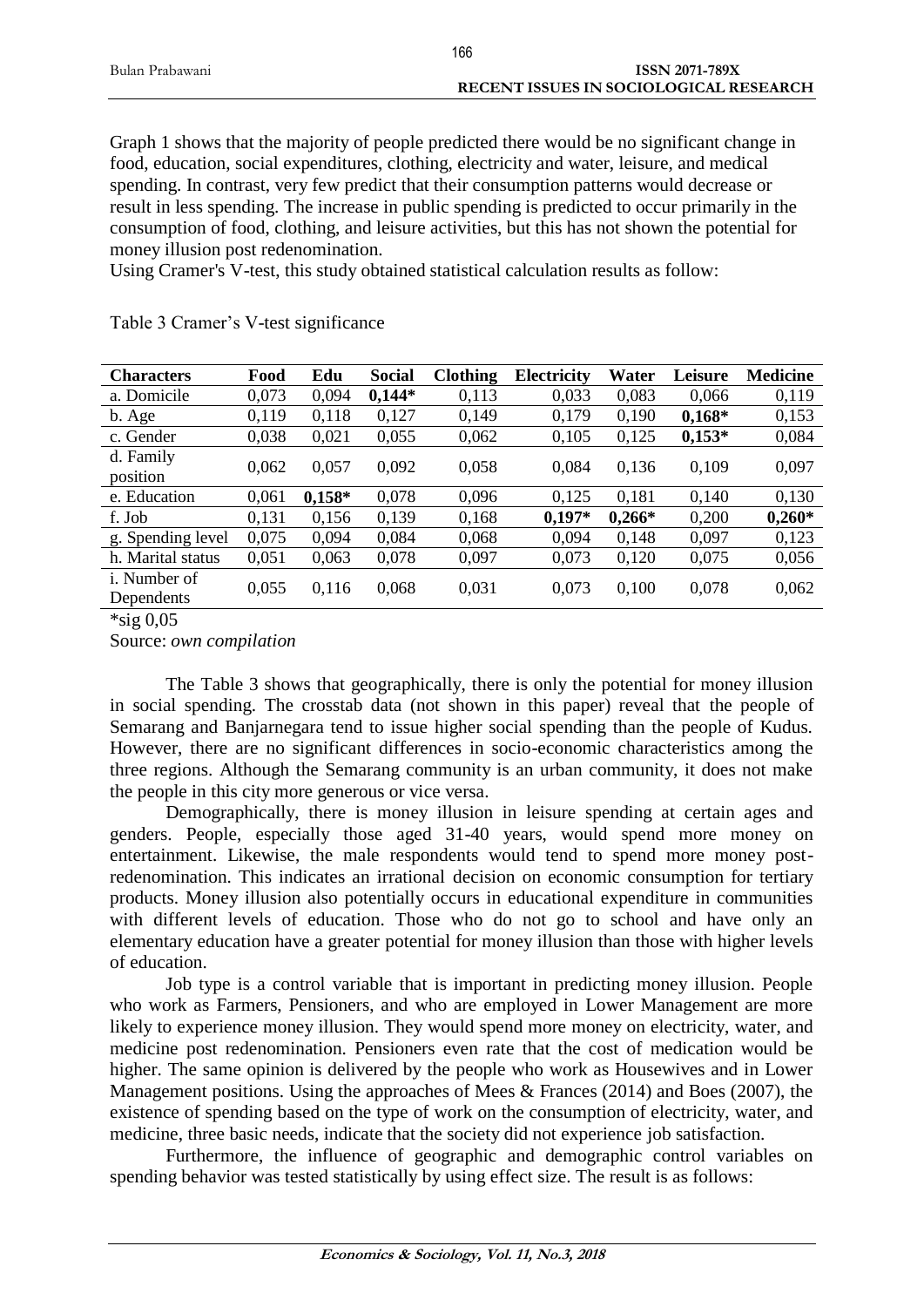| <b>Characters</b> | Cons        | <b>Effect</b> |
|-------------------|-------------|---------------|
|                   | items       | size          |
| a. City           | Social      | Medium        |
| b. Age            | Leisure     | Medium        |
| c. Gender         | Leisure     | Medium        |
| e. Education      | Education   | Medium        |
| f. Job            | Electricity | Medium        |
|                   | Water       | Medium        |
|                   | Medicine    | Medium        |

#### Table 4 Effect size

\*sig. 0,05

Source: *own compilation*

The table 4 shows that all the geographic and demographic characters have a considerable influence on money illusion, on social consumption, leisure, education, electricity and water, and also medicine expenditures.

This research shows that money illusion has the potential to occur in Indonesia after a redenomination policy and is driven by the factors of residential location, age, gender, education, and type of work. These variables affect spending on consumption such as social donations, entertainment, education, electricity and water, and medication. What is predicted to happen in Indonesia is relatively similar to that in Ghana, where money illusion is driven by the perception that the price of goods and services seemed cheaper after the redenomination (Dzokoto et al., 2010). As a result, hyperinflation occurs. However, monetary policies can be made to correct deviations in decisions to consume or to save of those people who experience money illusions (Xie & Miao, 2007).

Residential location affects social expenditure because each region in Indonesia has a unique local culture and wisdom. Both of these affect the behavior of the community in the amount of social donations contributed towards marriage, circumcision, death, and birth. Age affects entertainment activity as each age group has different entertainment preferences. People from 31-40 years of age spend more money on entertainment. Similarly, in the leisure spending, males tend to spend more money post redenomination.

The urban people who are assumed to have adequate educations cannot be totally free of illusions in making transactions (Purwana et al., 2012). However, there is a greater potential for money illusion in low-educated communities; this is because of their lack of understanding of redenomination. For that, a proper approach for the special characteristics of the segment becomes crucial (Prabawani, 2018).

Similar to the facts of money illusion in the lower education class, money illusion is also more likely in people who do not work or who work as blue collar workers. These types of jobs include Housewives, Retirees, Farmers, and Lower Management. These jobs are quite identical to the lack of information regarding economy or national issues. This is a different case from the research in the US and Germany, in which job satisfaction encourages people to be more irrational due to a proxy of happiness (Boes et al., 2007; Mees & Frances, 2014).

Money illusion of post redenomination is the result of the unpreparedness and poor planning. Hence, Indonesia needs to find some lessons learned from countries that have successfully implemented redenomination and conduct proper education for the community (Mees & Frances, 2014).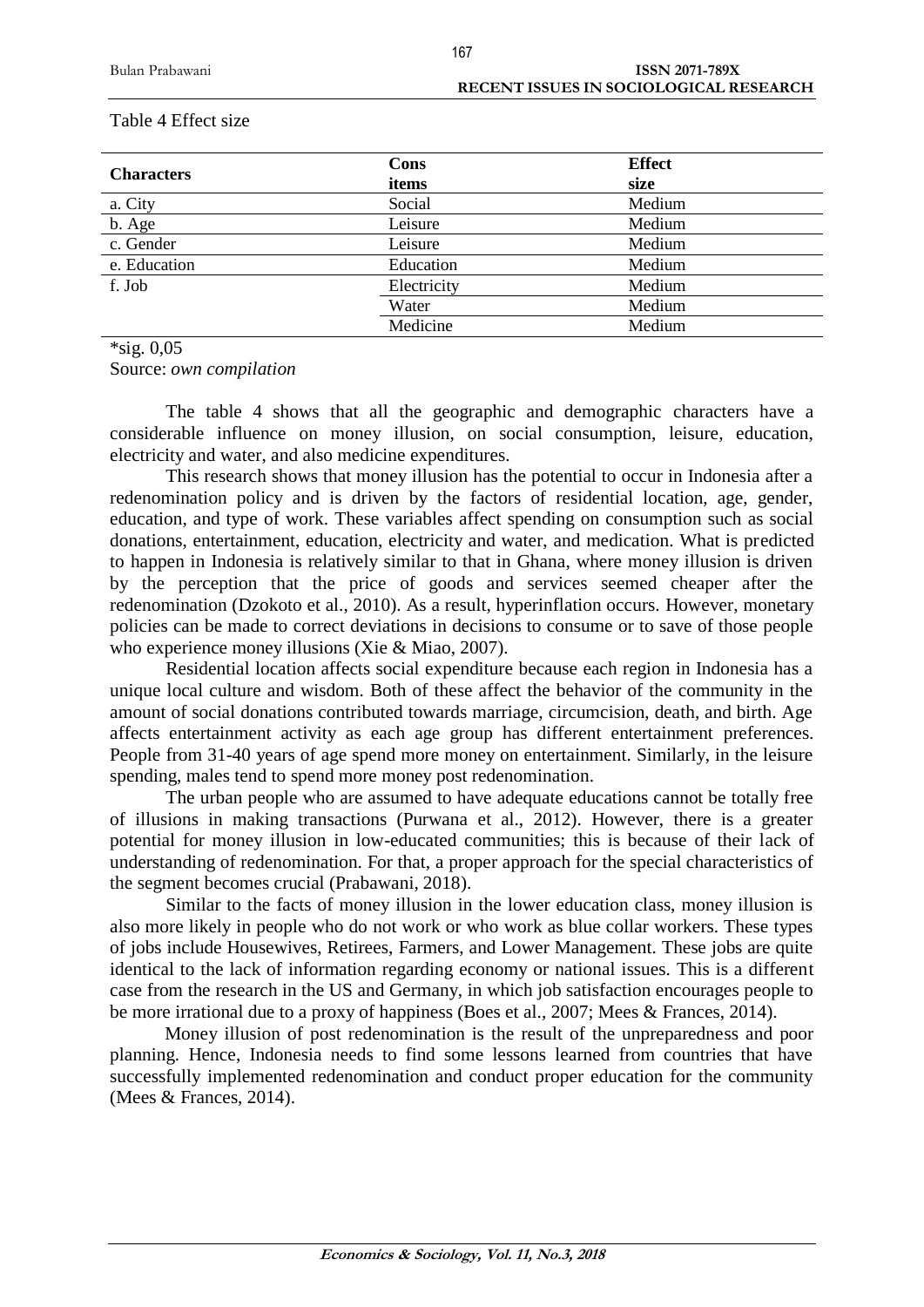|                 | $\sim$                                        |
|-----------------|-----------------------------------------------|
| Bulan Prabawani | <b>ISSN 2071-789X</b>                         |
|                 | <b>RECENT ISSUES IN SOCIOLOGICAL RESEARCH</b> |
|                 |                                               |

### **Conclusion**

This study proves that the social economic diversity of Indonesian society affects their understanding of redenomination. In general, people understand that redenomination would not change the value of money, so it does not change the pattern of public consumption. However, money illusion has the potential to occur in some characteristics of society, especially based on domicile, age, gender, type of education, and certain occupations. The consumption pattern is mainly affected for social, leisure, education, electricty, clothing, and water, as well as medicine spending. Therefore, both the central and the local governments need to take different approaches to certain groups of people. This research has also proved that money illusion with an irrational decision occurs in secondary and tertiary consumptions. Irrational decisions happened due to the proxy of happines. The money illusion with a rational decision occurs in basic needs caused by people's low level of job satisfaction. Thus, money illusion can be avoided by annually increasing a proportional income that will affect individual satisfaction. However, this is a perceptual study so that experimental research would be more valid in predicting money illusion. In addition, the product types need to specifically represent primary, secondary, and tertiary products.

# **Acknowledgement**

This research has been funded by the Indonesian Ministry of Research, Technology, and Higher Education under competitive scheme no. 344-11/UN7.5.1/PP/2017 and no. 101- 89/UN7.P4.3/PP/2018.

# **References**

- Bernanke, B. S. (2010). Monetary Policy and the Housing Bubble. *Journal of Real Estate Finance and Economics*, *46*(3), 437-451. https://doi.org/10.1007/s11146-011-9329-9
- Boes, S., Lipp, M., & Winkelmann, R. (2007). Money illusion under test. *Economics Letters*, *94*(1), 332-337. https://doi.org/10.1016/j.econlet.2006.06.043
- Brunnermeier, M. K., & Julliard, C. (2007). Money Illusion and Housing Frenzies. *The Review of Financial Studies*, *21*(1), 1-47.
- Dzokoto, V. A. A., Mensah, E. C., Twum-Asante, M., & Opare-Henaku, A. (2010). Deceiving Our Minds: A Qualitative Exploration of the Money Illusion in Postredenomination Ghana. *Journal of Consumer Policy*, *33*(4), 339-353. https://doi.org/10.1007/s10603-010-9144-3
- Dzokoto, V. A. A., Young, J., & Mensah, C. E. (2010). A tale of two Cedis: Making sense of a new currency in Ghana. *Journal of Economic Psychology*, *31*(4), 520-526. https://doi.org/10.1016/j.joep.2010.03.014
- Fehr, E., & Tyran, J. (2007). Money illusion and coordination failure. *Games and Economic Behavior*, *58*(1), 246-268. https://doi.org/10.1016/j.geb.2006.04.005
- Ma, C., Wang, H., Cheng, F., & Hu, D. (2018). How money illusions and heterogeneous beliefs affect asset prices. *North American Journal of Economics and Finance*, *44*(December 2017), 167-192. https://doi.org/10.1016/j.najef.2018.01.003
- Marinescu, C. (2012). The limit between the rational and irrational behaviour in the economic science. *Theoretical and Applied Economics*, *XIX*(6), 143-156. Retrieved from http://store.ectap.ro/articole/742.pdf
- Mees, H., & Frances, P. H. (2014). Are individuals in China prone to money illusion ?. *Journal of Behavioral and Experimental Economics*, *51*(1), 38-46. https://doi.org/10.1016/j.socec.2014.03.003

168